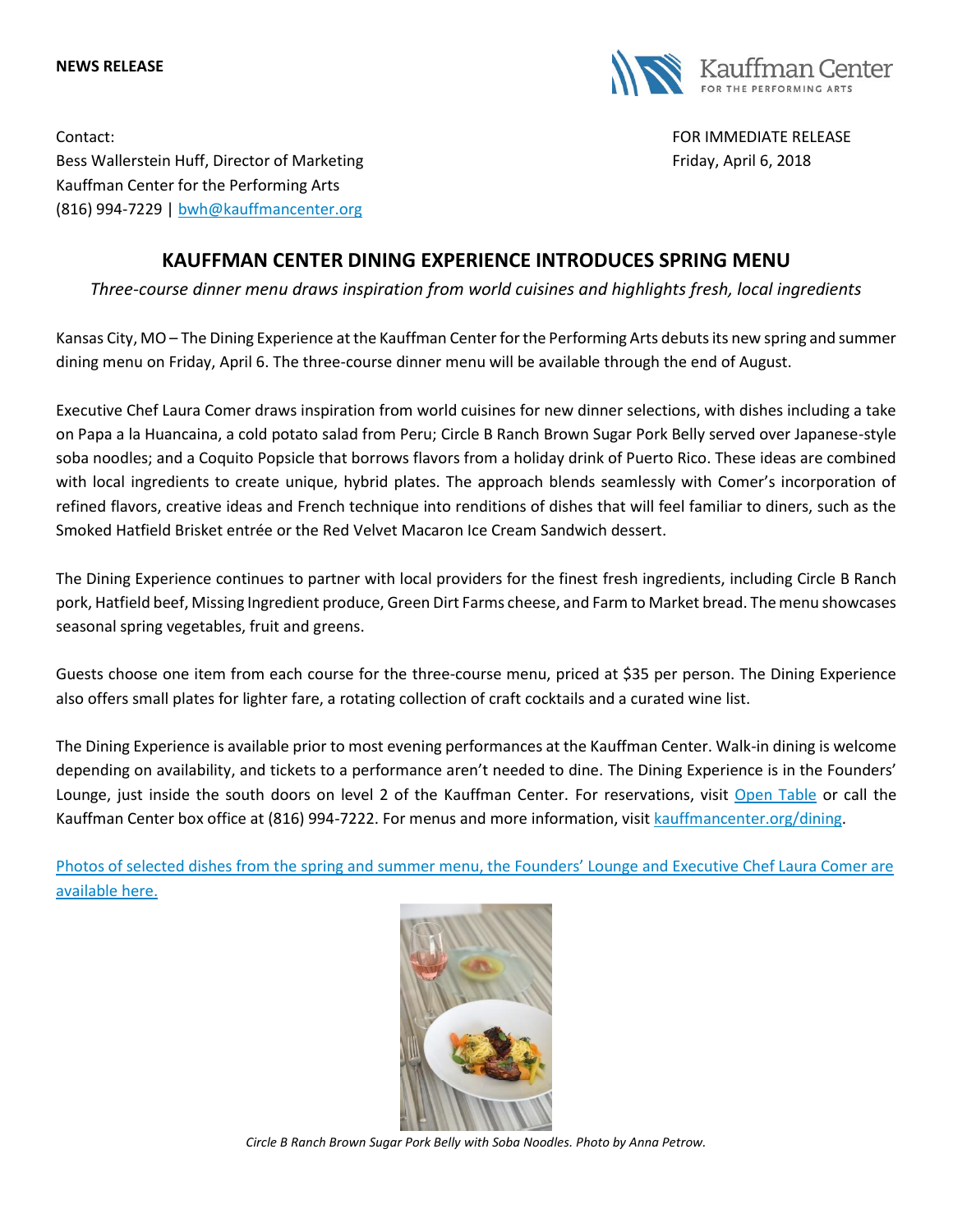## **THE DINING EXPERIENCE AT THE KAUFFMAN CENTER FOR THE PERFORMING ARTS SPRING/SUMMER 2018 THREE-COURSE DINNER MENU**

### **STARTERS**

Melon Prosecco Chilled Soup *Lime Basil Sorbet, Prosciutto Glass*

Papa a la Huancaina (Spicy Peruvian Cold Potato Salad) *Purple Potato, Olive, Egg, Watercress*

Tiger Salad *Wild Greens, Lobster Hushpuppy, Watermelon Radish, Coconut Lime Vinaigrette*

#### ENTREES

Blackened Bass *Sweet Corn Grits, Mustard Greens, Pickled Onions and Cucumbers*

Arroz con Pollo *Sofrito, Plantain Crisp, Spring Peas, Roasted Red Pepper Gel*

Circle B Ranch Brown Sugar Pork Belly *Soba Noodles, Pickled Green Mango Vinaigrette, Sweet Potato Ribbon, Heirloom Carrot*

> Smoked Hatfield Brisket *Warm Mustard Potatoes, Crispy Artichokes, Berry Rhubarb Gastrique*

## DESSERTS

Coquito Popsicle *Tapioca Cracker, Citrus Meringue, Finger Limes, Coconut Vanilla Tea Fluid Gel*

> Red Velvet Macaron Ice Cream Sandwich *White Chocolate Flexi Ganache, Strawberry Pavé*

Chocolate Peanut Butter Tart *Chocolate Sablé, Peanut Butter Mousse, Malted Marshmallow, Rice Cereal*

## **ABOUT THE DINING EXPERIENCE AT THE KAUFFMAN CENTER**

The Dining Experience at the Kauffman Center offers modern American cuisine prior to most evening performances at the Kauffman Center for the Performing Arts. The Dining Experience has a seasonal three-course dinner menu for \$35 per person, as well as a selection of small plates. Guests may enjoy a seasonal craft cocktail and curated wine selection. For reservations, call (816) 994-7222 or visit [Open Table.](https://www.opentable.com/kauffman-center-dining-experience) Walk-in dining is offered depending on availability. For more information and menus, visit [kauffmancenter.org/dining.](https://www.kauffmancenter.org/the-center/dining/)